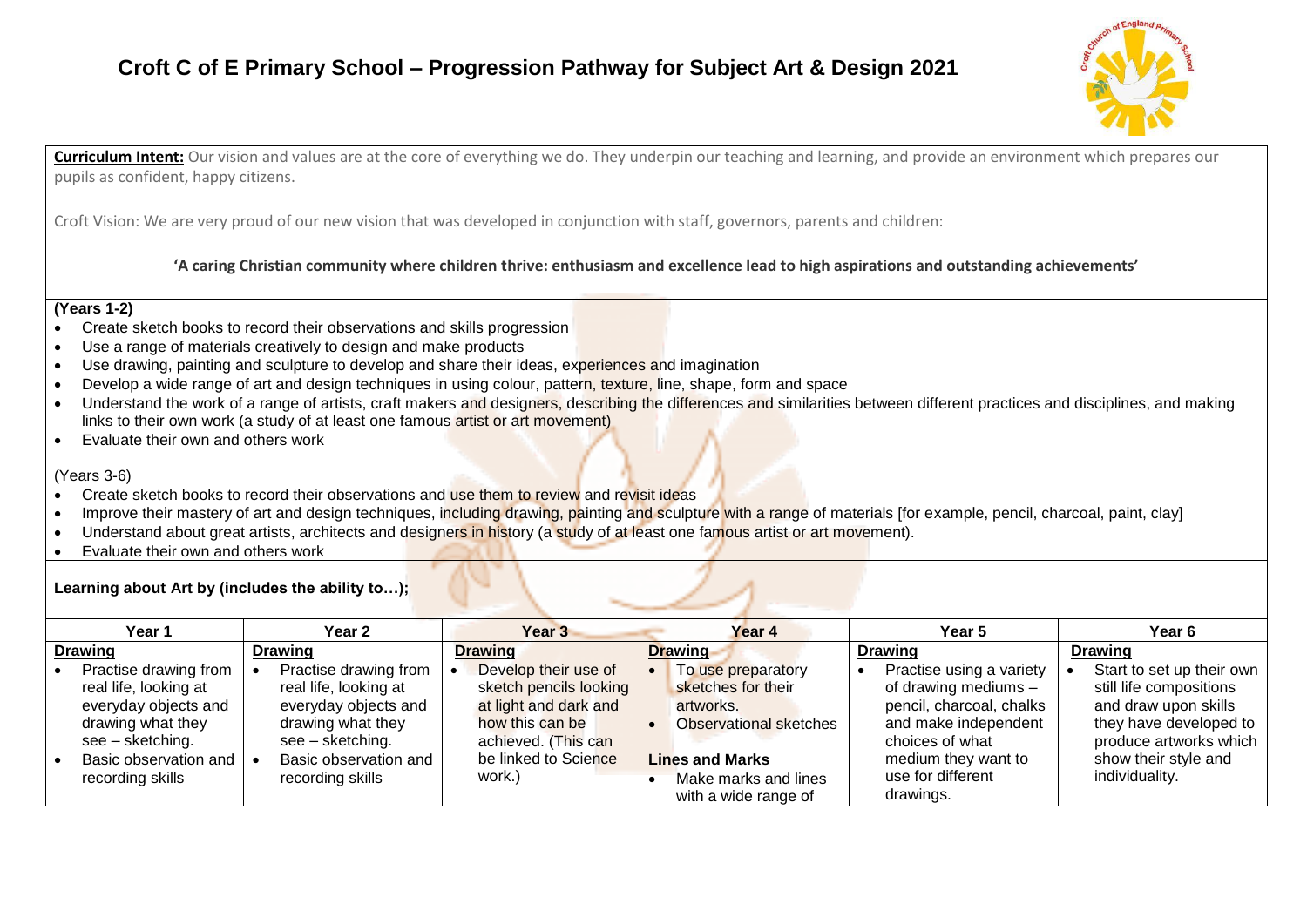# **Croft C of E Primary School – Progression Pathway for Subject Art & Design 2021**



| <b>Lines</b><br>Name, match and<br>$\bullet$<br>draw lines/marks<br>from observations.<br>Invent new lines.<br>Draw on different<br>surfaces with a<br>range of media.<br>Use differently<br>textured and sized<br>media.<br><b>Shape</b><br>Observe and draw<br>shapes from<br>observations.<br>Draw shapes in<br>$\bullet$<br>between objects.<br>Invent new shapes. | Lines<br>Name, match and<br>$\bullet$<br>draw lines/marks from<br>observations. Invent<br>new lines.<br>Draw on different<br>$\bullet$<br>surfaces with a range<br>of media.<br>Use differently<br>$\bullet$<br>textured and sized<br>media.<br><b>Shape</b><br>Observe and draw<br>$\bullet$<br>shapes from<br>observations.<br>Draw shapes in<br>$\bullet$<br>between objects.<br>Invent new shapes.<br>$\bullet$<br><b>Tone</b> | <b>Lines and Marks</b><br>Make marks and lines<br>with a wide range of<br>drawing implements<br>e.g. charcoal, pencil,<br>crayon, chalk pastels,<br>pens etc.<br><b>Experiment with</b><br>$\bullet$<br>different grades of<br>pencil and other<br>implements to create<br>lines and marks.<br><b>Form and Shape</b><br><b>Experiment with</b><br>different grades of<br>pencil and other<br>implements to draw<br>different forms and<br>shapes. | drawing implements<br>e.g. charcoal, pencil,<br>crayon, chalk pastels,<br>pens etc.<br><b>Experiment with</b><br>$\bullet$<br>different grades of<br>pencil and other<br>implements to create<br>lines and marks.<br><b>Form and Shape</b><br>Experiment with<br>different grades of<br>pencil and other<br>implements to draw<br>different forms and<br>shapes.<br><b>Tone</b><br><b>Experiment with</b> | Explore colour mixing<br>and blending<br>techniques with<br>coloured pencils.<br>Use different<br>techniques for different<br>purposes i.e. shading,<br>hatching within their<br>own work.<br>Begin to use simple<br>perspective in their<br>work using a single<br>focal point and horizon.<br>Form, shape, tone<br>& Texture<br>Use dry media to make<br>different marks, lines,<br>patterns and shapes<br>within a drawing. | To use their sketch<br>$\bullet$<br>book effectively for<br>preparatory work<br>Use a variety of mixed<br>media, making<br>independent choices of<br>what medium they want<br>to use for different<br>drawings.<br>$\bullet$<br>Use different<br>techniques for different<br>purposes i.e. shading,<br>hatching within their<br>own work.<br>Begin to use simple<br>$\bullet$<br>perspective in their<br>work using a single<br>focal point and horizon.<br><b>Painting</b> |
|------------------------------------------------------------------------------------------------------------------------------------------------------------------------------------------------------------------------------------------------------------------------------------------------------------------------------------------------------------------------|------------------------------------------------------------------------------------------------------------------------------------------------------------------------------------------------------------------------------------------------------------------------------------------------------------------------------------------------------------------------------------------------------------------------------------|---------------------------------------------------------------------------------------------------------------------------------------------------------------------------------------------------------------------------------------------------------------------------------------------------------------------------------------------------------------------------------------------------------------------------------------------------|-----------------------------------------------------------------------------------------------------------------------------------------------------------------------------------------------------------------------------------------------------------------------------------------------------------------------------------------------------------------------------------------------------------|--------------------------------------------------------------------------------------------------------------------------------------------------------------------------------------------------------------------------------------------------------------------------------------------------------------------------------------------------------------------------------------------------------------------------------|-----------------------------------------------------------------------------------------------------------------------------------------------------------------------------------------------------------------------------------------------------------------------------------------------------------------------------------------------------------------------------------------------------------------------------------------------------------------------------|
| <b>Tone</b><br>Investigate tone by<br>drawing light/dark<br>lines, light/dark<br>patterns, light dark<br>shapes etc.                                                                                                                                                                                                                                                   | Investigate tone by<br>$\bullet$<br>drawing light/dark<br>lines, light/dark<br>patterns, light dark<br>shapes etc.<br><b>Texture</b>                                                                                                                                                                                                                                                                                               | Begin to show an<br>awareness of objects<br>having a third<br>dimension.<br><b>Texture</b><br>Apply a simple use of                                                                                                                                                                                                                                                                                                                               | different grades of<br>pencil and other<br>implements to achieve<br>variations in tone.<br>Apply tone in a drawing<br>in a simple way.                                                                                                                                                                                                                                                                    | Experiment with wet<br>media to make different<br>marks, lines, patterns,<br>textures and shapes.<br>Start to develop their<br>own style using tonal<br>contrast and mixed                                                                                                                                                                                                                                                     | Make informed choices<br>about what paints to<br>use to achieve the<br>effects they want.<br>Look at and practise<br>$\bullet$<br>'real life' painting and<br>abstract painting                                                                                                                                                                                                                                                                                             |
| <b>Texture</b><br>Investigate textures<br>by describing,<br>naming, rubbing,<br>copying.<br>Create textured paint<br>by adding sand,<br>plaster                                                                                                                                                                                                                        | Create textured paint<br>by adding sand,<br>plaster<br><b>Painting</b><br>Practise using<br>different paints -<br>powder, poster,                                                                                                                                                                                                                                                                                                  | pattern and texture in<br>a drawing.<br><b>Painting</b><br>Mix colours effectively<br>and know which<br>primary colours make<br>secondary colours                                                                                                                                                                                                                                                                                                 | <b>Texture</b><br>Create textures with a<br>wide range of drawing<br>implements.<br>Apply a simple use of<br>pattern and texture in a<br>drawing.<br><b>Painting</b>                                                                                                                                                                                                                                      | media.<br><b>Painting</b><br><b>Experiment with</b><br>different paints -<br>poster, water, acrylic<br>and choose paints to<br>achieve different<br>effects.                                                                                                                                                                                                                                                                   | effects.<br>Experiment with mixed<br>$\bullet$<br>media works.<br>$\bullet$<br>Work with<br>complementary colours<br>Begin to develop an<br>$\bullet$<br>awareness of<br>composition, scale and<br>proportion in their                                                                                                                                                                                                                                                      |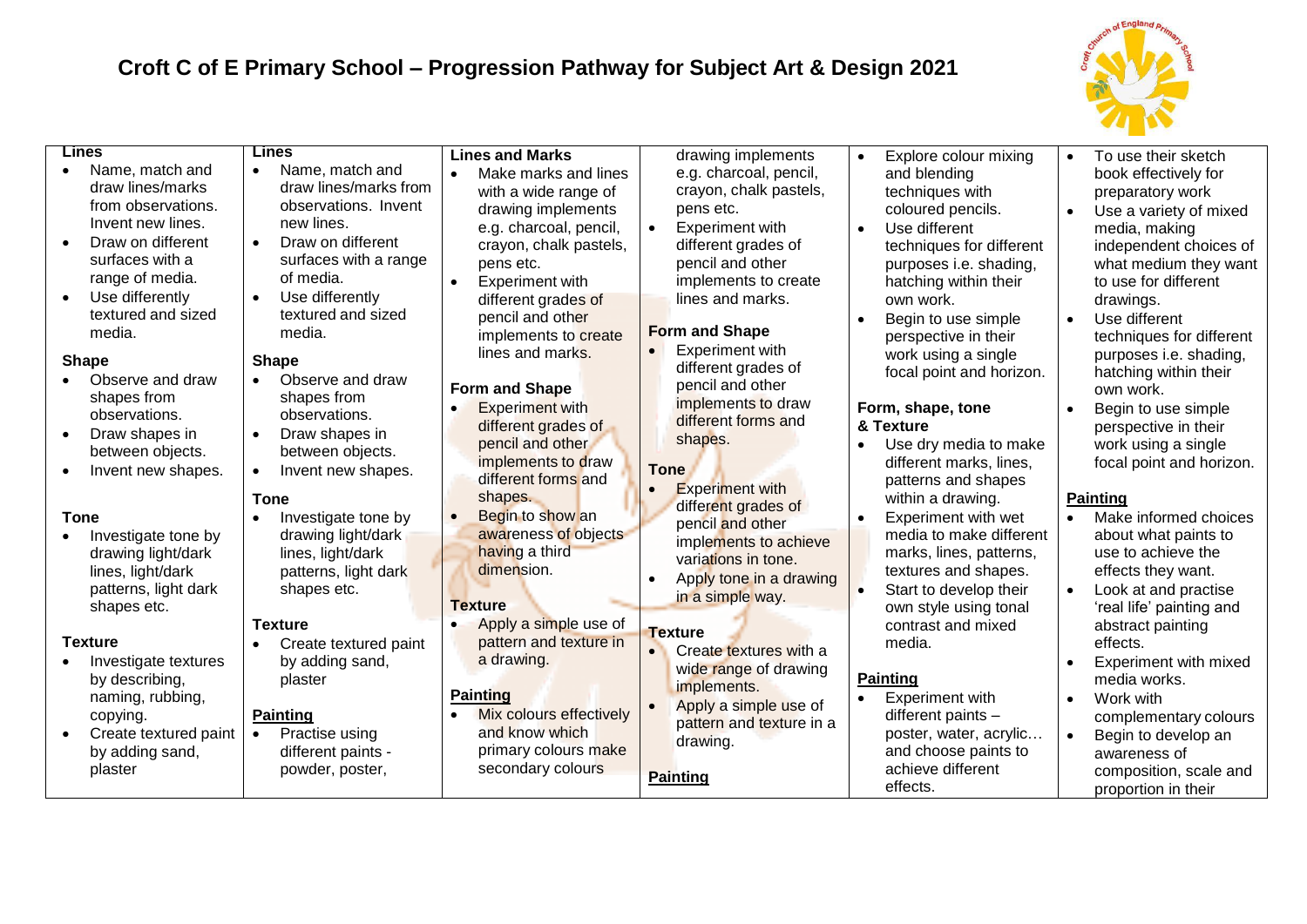# **Croft C of E Primary School – Progression Pathway for Subject Art & Design 2021**



| <b>Painting</b><br>Practise using paint to<br>create different<br>effects.<br>Make choices about<br>which colours to use<br>for particular paintings<br>and give reasons for<br>their choices.<br><b>Colour</b>                                                                                                                                              | acrylic to create<br>different effects.<br>Practise brush control<br>$\bullet$<br>Make choices about<br>$\bullet$<br>which colours to use<br>for particular paintings<br>and give reasons for<br>their choices.<br><b>Sculpture</b>                                                                                                                                                                             | Use more specific<br>$\bullet$<br>colour language<br>Develop their brush<br>control through<br>painting repeating<br>patterns<br><b>Sculpture</b><br>Plan, design and                                   | Mix colours accurately<br>to achieve certain<br>effects<br>Know which primary<br>colours make<br>secondary colours<br>Use more specific<br>colour language<br>Mix and use tints and<br>shades (Parish in                                                                                           | Mix and match colours<br>to create atmosphere<br>and light effects<br>Be able to identify<br>$\bullet$<br>primary secondary,<br>complementary and<br>contrasting colours<br>Work with<br>$\bullet$<br>complementary colours<br>Begin to develop an<br>$\bullet$                                                                                                             | paintings e.g.<br>foreground, middle<br>ground and<br>background.<br>Show an awareness of<br>how paintings are<br>created ie. composition<br><b>Sculpture</b><br>Shape, form, model<br>$\bullet$<br>and construct from                                                      |
|--------------------------------------------------------------------------------------------------------------------------------------------------------------------------------------------------------------------------------------------------------------------------------------------------------------------------------------------------------------|-----------------------------------------------------------------------------------------------------------------------------------------------------------------------------------------------------------------------------------------------------------------------------------------------------------------------------------------------------------------------------------------------------------------|---------------------------------------------------------------------------------------------------------------------------------------------------------------------------------------------------------|----------------------------------------------------------------------------------------------------------------------------------------------------------------------------------------------------------------------------------------------------------------------------------------------------|-----------------------------------------------------------------------------------------------------------------------------------------------------------------------------------------------------------------------------------------------------------------------------------------------------------------------------------------------------------------------------|-----------------------------------------------------------------------------------------------------------------------------------------------------------------------------------------------------------------------------------------------------------------------------|
| Identify primary<br>colours by name<br><b>Sculpture</b><br>Manipulate malleable<br>materials in a variety<br>of ways including<br>rolling and kneading<br>Explore sculpture with<br>a range of malleable<br>media<br>Manipulate malleable<br>materials for a<br>purpose, e.g. pot, tile<br>Understand the safety<br>and basic care of<br>materials and tools | Manipulate malleable<br>materials for a<br>purpose, e.g. pot, tile<br>Understand the safety<br>$\bullet$<br>and basic care of<br>materials and tools<br><b>Experiment with</b><br>$\bullet$<br>constructing and<br>joining recycled,<br>natural and manmade<br>materials<br>Use simple 2-D<br>shapes to create a 3-<br>D form<br>Change the surface of<br>a malleable material<br>e.g. build a textured<br>tile | make models from<br>observation or<br>imagination<br>Create surface<br>$\bullet$<br>patterns and textures<br>in a malleable<br>material<br>Use papier mache<br>(Modroc) to create a<br>simple 3D object | <b>Bloom Summer Term)</b><br><b>Sculpture</b><br>Plan, design and make<br>models from<br>observation or<br>imagination<br>Join clay adequately<br>and construct a simple<br>base for extending and<br>modelling other shapes<br>Create surface patterns<br>and textures in a<br>malleable material | awareness of<br>composition, scale and<br>proportion in their<br>paintings e.g.<br>foreground, middle<br>ground and<br>background.<br>Show an awareness of<br>how paintings are<br>created ie. composition<br><b>Sculpture</b><br>Shape, form, model<br>and construct from<br>observation or<br>imagination<br>Use recycled, natural<br>and man-made<br>materials to create | observation or<br>imagination<br>Plan a sculpture<br>$\bullet$<br>through drawing and<br>other preparatory work<br>Develop skills in using<br>clay including slabs,<br>coils, slips, etc<br>Produce intricate<br>$\bullet$<br>patterns and textures in<br>a malleable media |
| <b>Experiment with</b><br>constructing and<br>joining recycled,<br>natural and manmade<br>materials<br>Use simple 2-D<br>shapes to create a 3-<br>D form                                                                                                                                                                                                     |                                                                                                                                                                                                                                                                                                                                                                                                                 |                                                                                                                                                                                                         |                                                                                                                                                                                                                                                                                                    | sculptures<br>Develop skills in using<br>clay including slabs,<br>coils, slips, etc<br>Produce intricate<br>$\bullet$<br>patterns and textures in<br>a malleable media                                                                                                                                                                                                      |                                                                                                                                                                                                                                                                             |